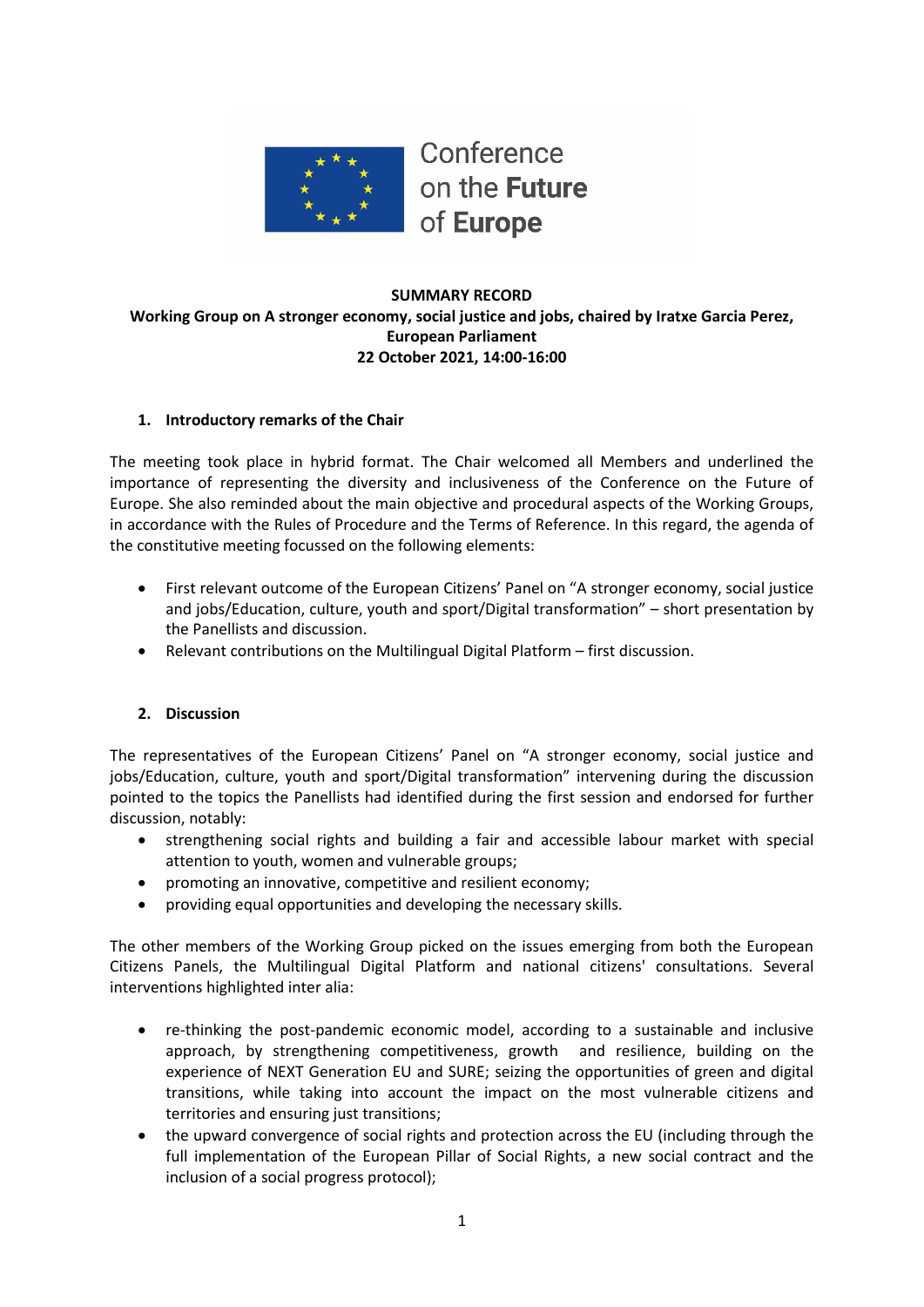- the need use the full potential of the EU budget to focus on reforms, investments and innovation;
- fair taxation and fight against tax evasion and avoidance;
- improving skills and inclusiveness of the economy, with special focus on youth, women and vulnerable groups.

Some of the interventions touched upon:

- the need to not disproportionately increase fiscal and regulatory burden on businesses, in particular SMEs, for instance through a "competitiveness check" of new initiatives;
- the importance of maintaining fiscal stability and EU's fiscal stance.
- the EU's budget to finance the above and its ability to generate own resources.

All interventions converged in saying that the WG should establish concrete objectives and deliver results, based on the recommendations coming from the European Citizens' Panels, the national citizens' panels and taking into account contributions from the Multilingual Digital Platform.

## **3. Concluding remarks of the Chair**

The Chair praised the open and constructive discussion and noted that to have an outcome, the Working Group had to establish a joint position, requiring the agreement of all the components. She highlighted that many of the positions expressed were not mutually exclusive but were in fact complementary of one another. This would represent a good basis for further discussions. The next meeting will take place in December and will already discuss the set of recommendations made by the European Citizens' Panel.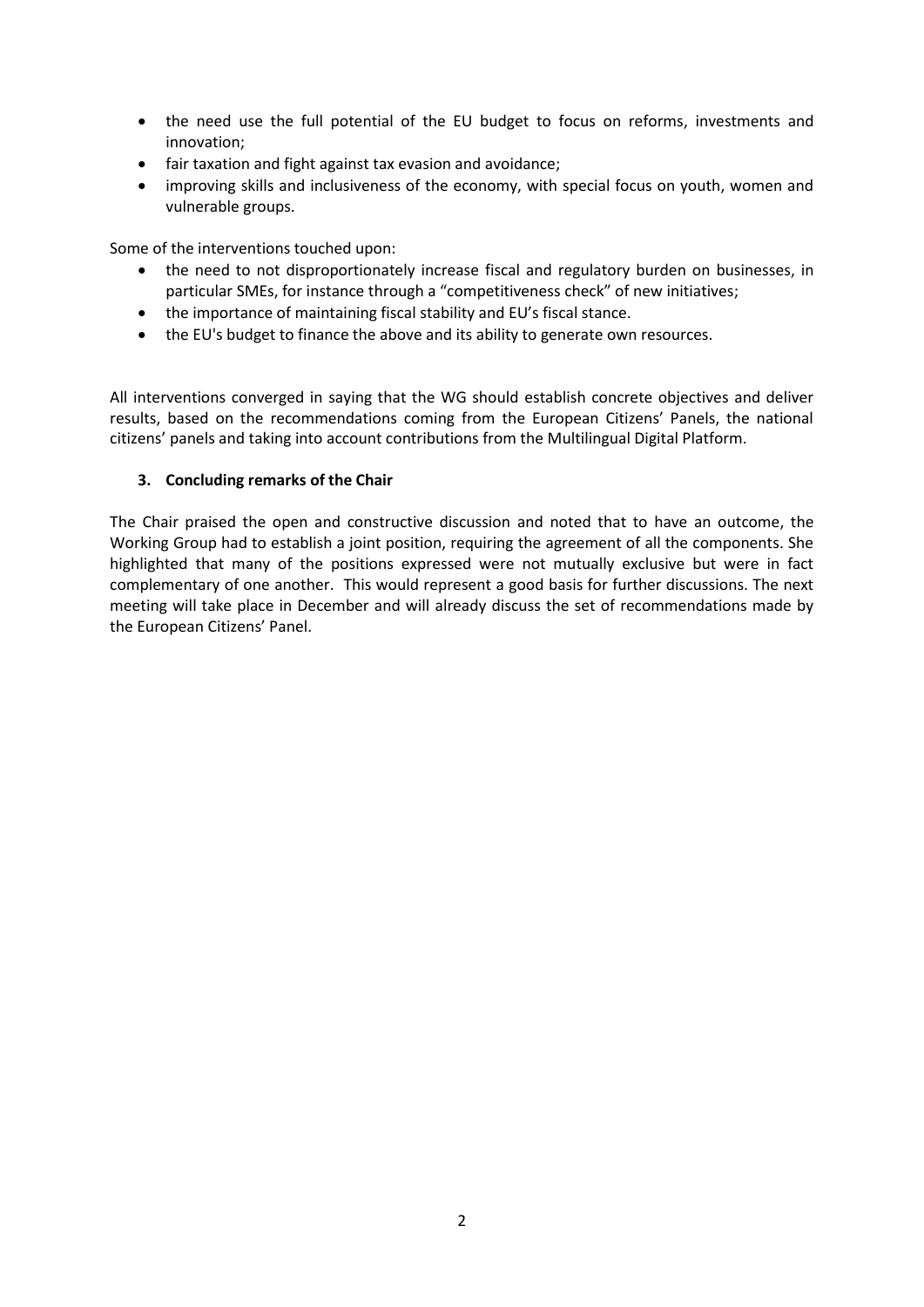| (European Parliament)<br>Chair:<br><b>Iratxe GARCIA PEREZ</b> |                          |                     |                                                  |  |
|---------------------------------------------------------------|--------------------------|---------------------|--------------------------------------------------|--|
| Mr                                                            | Vincenzo                 | AMENDOLA            | Council                                          |  |
| Ms                                                            | Clotilde                 | <b>ARMAND</b>       | Local/Regional representative                    |  |
| Ms                                                            | Manon                    | <b>AUBRY</b>        | <b>European Parliament</b>                       |  |
| Ms                                                            | Regina                   | <b>BASTOS</b>       | National citizens panels/events                  |  |
| Ms                                                            | Nicola                   | <b>BEER</b>         | <b>European Parliament</b>                       |  |
| Mr                                                            | Markus                   | <b>BEYRER</b>       | <b>Social Partners</b>                           |  |
| Ms                                                            | Gabriele                 | <b>BISCHOFF</b>     | <b>European Parliament</b>                       |  |
| Ms                                                            | Maret Michaela           | <b>BRUNNERT</b>     | European citizens panels                         |  |
| Mr                                                            | Christian                | <b>BUCHMANN</b>     | <b>National Parliaments</b>                      |  |
| Mr                                                            | Jan                      | <b>CHLUP</b>        | National citizens panels/events                  |  |
| Ms                                                            | Leah                     | <b>CORSMIT</b>      | National citizens panels/events                  |  |
| Ms                                                            | Rosianne                 | <b>CUTAJAR</b>      | <b>National Parliaments</b>                      |  |
| Ms                                                            | Helena                   | <b>DALLI</b>        | <b>European Commission</b>                       |  |
| Mr                                                            | Johan                    | DANIELSSON          | <b>European Parliament</b>                       |  |
| Ms                                                            | Elisa                    | GAMBARDELLA         | Civil Society                                    |  |
| Ms                                                            | Iratxe                   | <b>GARCÍA PÉREZ</b> | <b>European Parliament</b>                       |  |
| Mr                                                            | Wilm                     | <b>GEURTS</b>       | Council                                          |  |
| Mr                                                            | Roman                    | <b>HAIDER</b>       | European Parliament                              |  |
| Ms                                                            | Eveliina                 | HEINÄLUOMA          | <b>National Parliaments</b>                      |  |
| Mr                                                            | Michiel                  | <b>HOOGEVEEN</b>    | <b>European Parliament</b>                       |  |
| Ms                                                            | Meira                    | <b>HOT</b>          | <b>National Parliaments</b>                      |  |
| Mr                                                            | Peter                    | HUMMELGAARD         | Council                                          |  |
| Ms                                                            | Camila Isabelle Chalotte | <b>JENSEN</b>       | European citizens panels                         |  |
| Mr                                                            | Siim                     | <b>KALLAS</b>       | <b>National Parliaments</b>                      |  |
| Mr                                                            | Joémy                    | LINDAU              | European citizens panels                         |  |
| Mr                                                            | Stefano                  | <b>MALLIA</b>       | <b>European Economic and Social</b><br>Committee |  |
| Ms                                                            | Vladimíra                | MARCINKOVÁ          | <b>National Parliaments</b>                      |  |
| Ms                                                            | Mairead                  | <b>MCGUINNESS</b>   | <b>European Commission</b>                       |  |
| Ms                                                            | Andreja                  | METELKO-ZGOMBIC     | Council                                          |  |
| Ms                                                            | Roberta                  | <b>METSOLA</b>      | <b>European Parliament</b>                       |  |
| Mr                                                            | Radu-Mihai               | MIHAIL              | <b>National Parliaments</b>                      |  |
| Ms                                                            | Lucía                    | MUÑOZ               | <b>National Parliaments</b>                      |  |
| Mr                                                            | Siegfried                | <b>MUREȘAN</b>      | <b>European Parliament</b>                       |  |
| Mr                                                            | Niklas Hendrik           | <b>NIENASS</b>      | <b>European Parliament</b>                       |  |
| Ms                                                            | Marina                   | NIKOLAOU            | <b>National Parliaments</b>                      |  |
| Ms                                                            | Aoife                    | O'LEARY             | European citizens panels                         |  |
| Mr                                                            | Władysław                | <b>ORTYL</b>        | Committee or the Regions                         |  |
| Mr                                                            | Kacper                   | <b>PAROL</b>        | European citizens panels                         |  |
| Ms                                                            | Sirpa                    | PIETIKÄINEN         | <b>European Parliament</b>                       |  |
| Mr                                                            | Neale                    | <b>RICHMOND</b>     | <b>National Parliaments</b>                      |  |
| Mr                                                            | Oliver                   | <b>ROPKE</b>        | <b>European Economic and Social</b>              |  |

# **ANNEX I. List of members of the Working Group on A stronger economy, social justice and jobs**